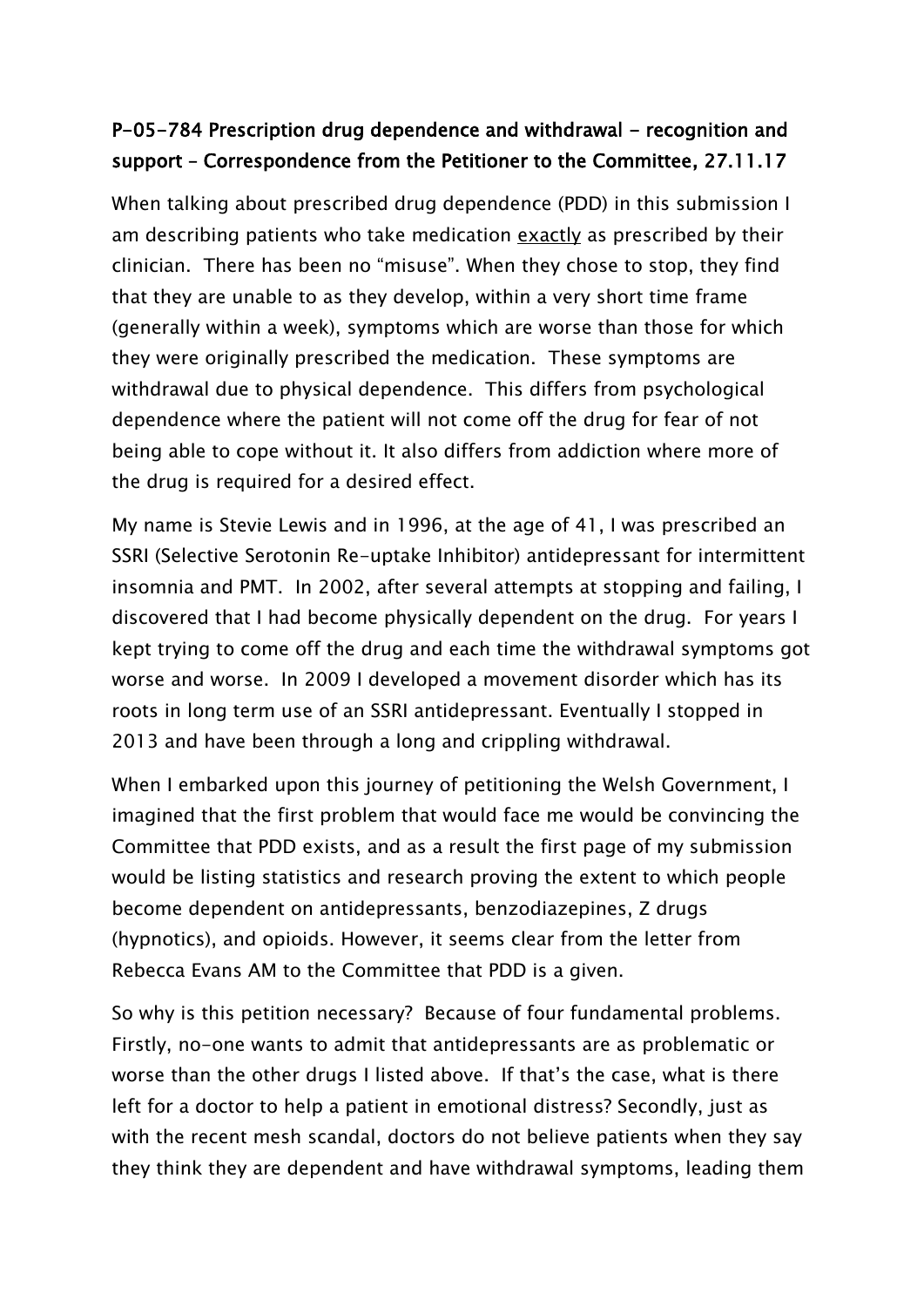to diagnose Medically Unexplained Symptoms, many of which are identical to withdrawal symptoms. Thirdly, if withdrawal is recognised, the main option for help for patients in Wales is the Drug Misuse Services, which are totally inappropriate for a patient with PDD. And fourthly, there is no formal consistent drug tapering advice available for anyone to access. Therefore, the aspects of the subject I want to draw your attention to for further investigation and recommendation to the Welsh Government are as follows:

TO APPROPRIATELY RECOGNISE PRESCRIBED DRUG DEPENDENCE BY:

- 1. Recognising that antidepressants cause dependence to a level equal or greater than the benzodiazepines, anxiolytics, hypnotics and opioids. Following that, their addition by the All Medicines Strategy Group to the list of drugs that are targeted for reduction, as benzodiazepines currently are, together with new prescribing guidelines.
- 2. Recognising the need for proper identification by Welsh NHS employees of the symptoms of prescription drug withdrawal. Without the clear recognition and acceptance of PDD, GPs and A&E departments erroneously diagnose Medically Unexplained Symptoms and refer patients on needlessly to Consultants, Specialists and Psychiatrists.

TO EFFECTIVELY SUPPORT PATIENTS WITH PDD BY:

- 1. Giving all of Wales access to an NHS funded Prescribed Medication Support Service to match that currently provided across part of North Wales. A service specifically targeted for patients with PDD is required because the promoted alternative is the Substance Misuse Services which treat PDD the same as street drug and alcohol withdrawal. A short withdrawal for patients with PDD is dangerous and potentially life-threatening.
- 2. Providing approved on-line access to effective tapering plans for each drug.

APPROPRIATELY RECOGNISE PRESCRIBED DRUG DEPENDENCE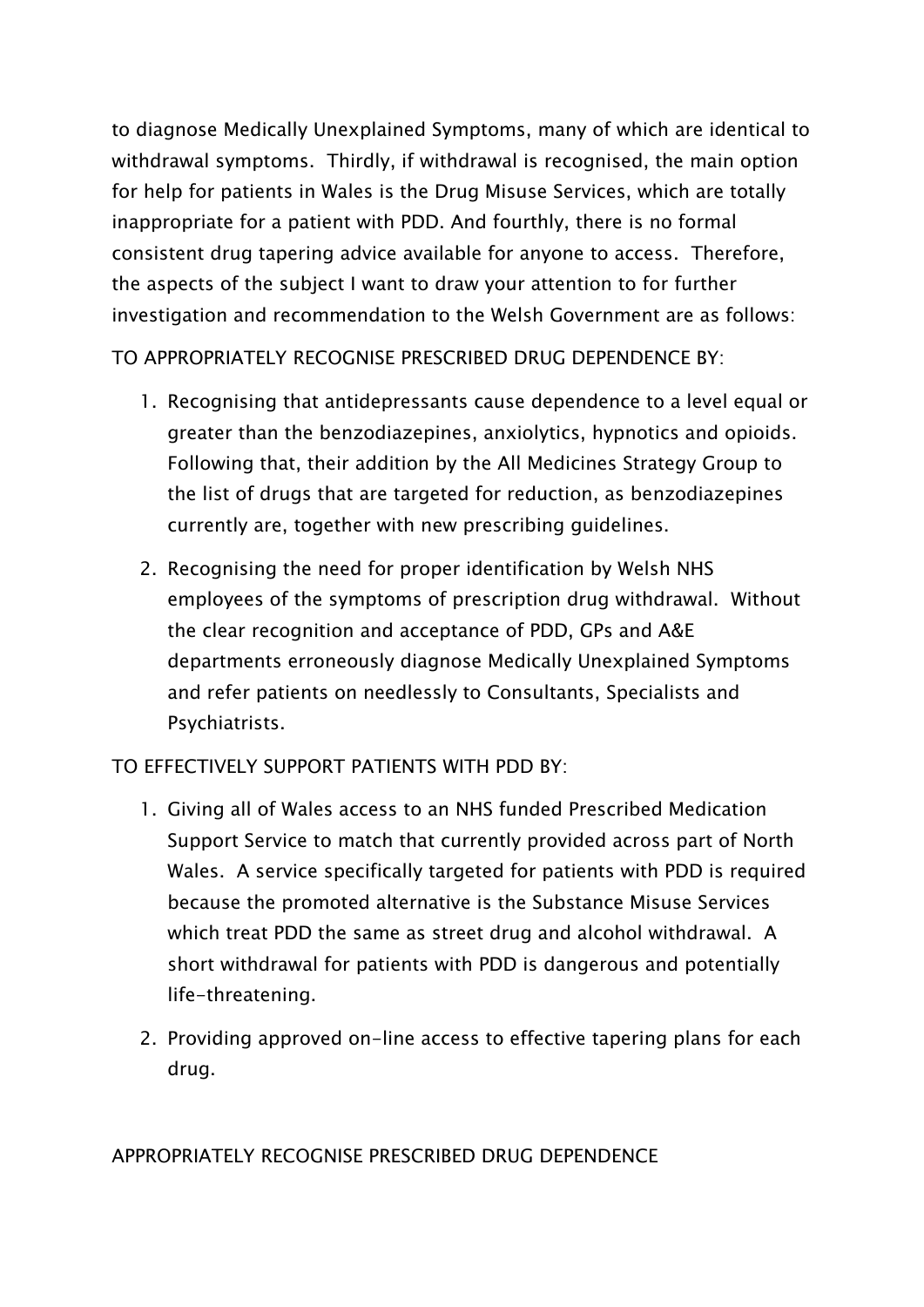## 1. ANTIDEPRESSANTS

The problems with benzodiazepines and sleeping pills (anxiolytics and hypnotics) have been known for 30 years and I am encouraged to see that the All Medicines Strategy Group has a specific outcome to "encourage a reduction in the inappropriate prescribing of hypnotics and anxiolytics" which is monitored annually in the National Prescribing Indicators. Equally encouraging is the documentation in support of this outcome, namely the "Hypnotics and Anxiolytics Practice Guide" and the detailed 69 page "Educational Pack: Material to Support Appropriate Prescribing of Hypnotics and Anxiolytics in Wales". Rebecca Evans' submission states: "In addition, a specific Welsh Health Circular providing advice for prescribers on the risk of the misuse of pregabalin and gabapentin was disseminated throughout Wales in July 2016" which is also a positive move.

What is missing and is essential for the Welsh government to put in place is the same national policy and approach towards the prescribing of antidepressants, particularly SSRIs and SNRIs. Prescribers in Wales only have NICE guidelines to read or ignore. 64 million prescriptions for antidepressants were written UK-wide in 2016 and the 2017 figure will be much higher. Research has shown that more than half of people taking SSRI antidepressants will have physical and psychological withdrawal symptoms on reducing and stopping the drug.<sup>1</sup> The Royal College of Psychiatrists in their own survey found that 63% reported withdrawal effects (with some antidepressants as high as 82%).<sup>2</sup>

Please see the attached letter from Dr David Healy, Professor in Psychiatry, Bangor, in support of my assertion that the reduction of antidepressant prescribing should be Welsh Government policy. Dr Healy has been the expert medical witness in a number of trials in the US about the harms done to individuals by antidepressant medication, particularly the SSRIs. He has always been on the winning side. He states: "There is a pressing need to understand antidepressant dependence - how to avoid it and how best to manage it. This is a more serious problem than benzodiazepine dependence".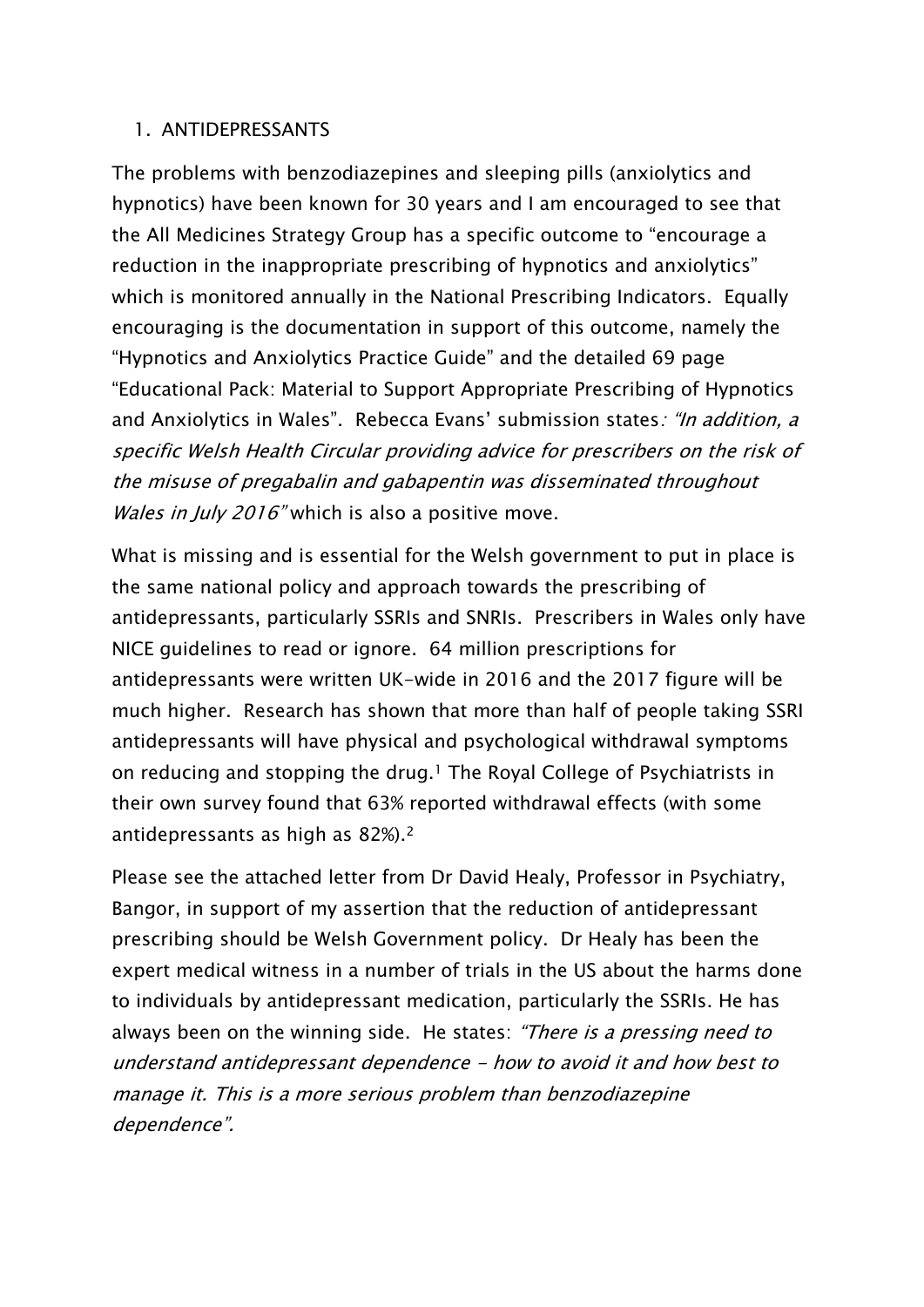## 2. IDENTIFICATION OF PDD AND WITHDRAWAL

Anecdotally amongst the community of suffers of PDD, is the problem of not being believed by your doctor. It follows then that you are less likely to be believed and supported by family and friends. There is a feeling and evidence, from the lived experience of patients, that rather than educate NHS employees about the serious effects that occur when starting, changing or stopping drugs which cause dependence, particularly antidepressants, NHS staff are being educated to look for and diagnose Medically Unexplained Symptoms (MUS) or Bodily Distress Syndrome (BDS). This is despite the fact that the patient in question is taking a drug that causes dependence. This fact is ignored or overlooked.

The Welsh NHS website covers MUS here.<sup>3</sup> The Royal College of Psychiatry describes MUS here 4. As you can see, MUS is considered to be more prevalent amongst women and people who have anxiety or depression. Dr Healy's letter indicates that antidepressants have been targeted at women. A woman taking an SSRI presenting with withdrawal symptoms is very likely to be diagnosed with MUS.

A quote from BMC Medical Practice, February 2017 provides the most comprehensive list of my withdrawal symptoms that I have seen in one place: "Recent studies on BDS [Bodily Distress Syndrome] suggest that central sensitisation not only results in multiple symptoms; it may also prompt several specific symptom patterns described by arousal and/or exhaustion symptoms. These symptoms cluster in four groups:

1) cardiopulmonary/autonomic arousal symptoms (palpitations/heart pounding, precordial discomfort, breathlessness without exertion, hyperventilation, hot or cold sweats, dry mouth),

2) gastrointestinal arousal symptoms (abdominal pains, frequent loose bowel movements, feeling bloated/full of gas/distended, regurgitations, diarrhoea, nausea, burning sensation in chest or epigastrium),

3) musculoskeletal tension symptoms (pains in arms or legs, muscular aches or pains, pains in the joints, feelings of paresis or localized weakness,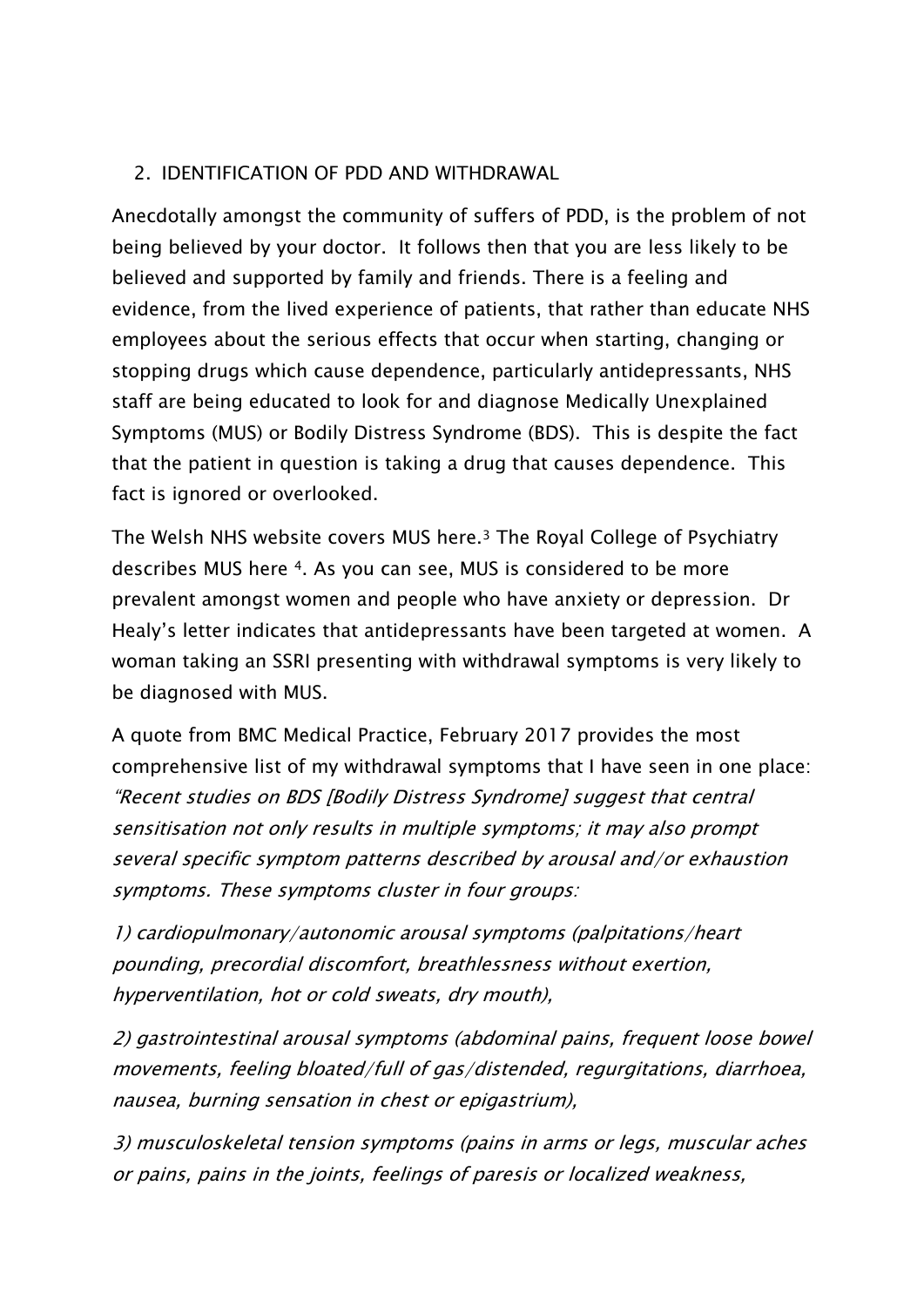backache, pain moving from one place to another, unpleasant numbness or tingling sensations), and

4) general symptoms (concentration difficulties, impairment of memory, excessive fatigue, headache, dizziness)." 5

Here is a link to Signs and Symptoms of withdrawal from antidepressants – Fava et al March 2015. <sup>6</sup>

The patient/doctor relationship is hugely damaged by the refusal to believe a patient's own assessment of the effects of their medication. It is upsetting and inhuman, and potentially leads to further drug interventions, generally of a psychiatric nature.

EFFECTIVELY SUPPORT PATIENTS WITH PDD

1. PRESCRIBED MEDICATION COUNSELLING AND SUPPORT SERVICE

Ms Evan's submission refers at length to how the Welsh Government supports those with dependency on prescription medicines. "We invest almost £50m in the substance misuse agenda annually, with £22.6m provided to the seven Area Planning Boards (APBs) which are responsible for commissioning all local substance misuse services in order to support those who are dependent on a range of drugs, including prescription only medicines and over the counter medicines."

One of the many distressing situations for someone who discovers they are dependent on prescription drugs is being pointed towards a Substance Misuse Service. It shows a callous lack of understanding of the issues experienced by those physically dependent on antidepressants. Having read the Guidance booklet "Working Together To Reduce Harm: Revised Guidance for Substance Misuse Area Planning Boards 2017", which is littered with the words "drug misuse" and "alcohol misuse", I can confirm that there is nothing written in these 34 pages that anyone with prescribed drug dependence would recognise as being of any relevance, help or support to them. For them, there has been no "misuse".

The Substance Misuse Services have a programme which involves withdrawing people over a 3 to 4 week period. For people who are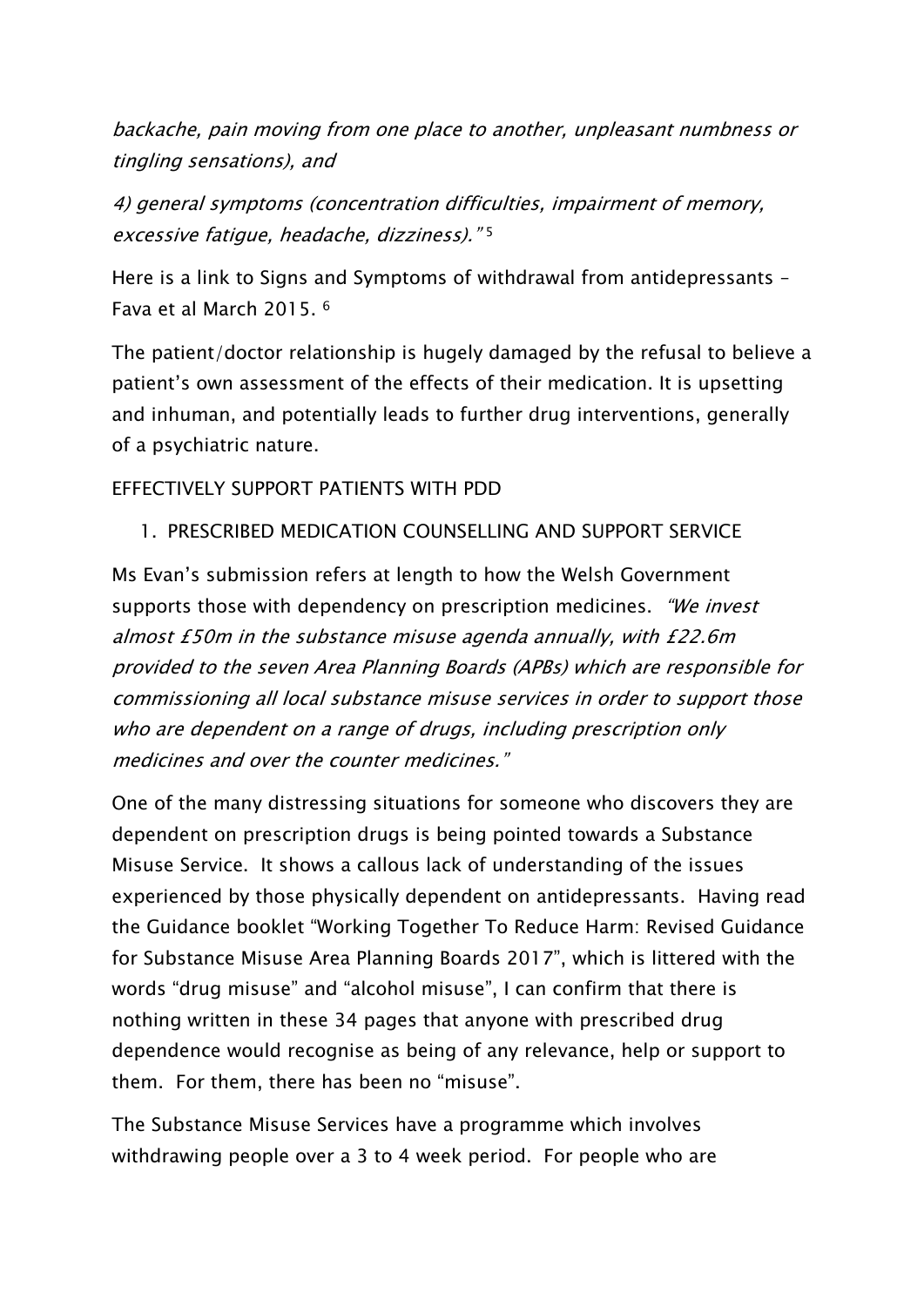dependent on antidepressants or benzodiazepines, this approach is extremely dangerous. It is essential that the tapering process is a long, slow, supported one, as it takes months, or even years for those who have taken the drugs for more than a decade, for the serotonin or GABA receptors in the brain to recover and reset. A patient who is withdrawn quickly from her antidepressant is likely to be desperately ill, with a central nervous system that is in crisis, and her life could be in danger. I quote from the correspondence of Barry Haslam, ex Chair of Oldham Tranx7, a specialist PDD facility in the north of England, to Andy Burnham, Mayor of Greater Manchester in his email dated 22 November 2017: "*I really hope that* Greater Manchester can show the rest of the country in how to tackle this very much major hidden public health problem, in order to provide dedicated withdrawal centres and after care facilities that these patients so richly deserve. Substance Misuse and Alcohol Units are NOT the place to withdraw iatrogenic dependent patients who have only taken their drugs as directed by their doctors. It is not just about the stigma but, in providing safe, adequate dedicated withdrawal clinics for those patients brave enough to enter a withdrawal that can take months and even years. SMU Units do not have the necessary expertise."

There are two noteworthy omissions from Ms Evans' submission which I have discovered during my research and which I hope will lead to some progress in Wales in this particular area. Firstly, Wales has a 24/7 mental health helpline, the NHS funded CALL (Community Advice and Listening Line), which as a matter of routine takes calls from people who suspect they have or do have prescription drug dependency<sup>8</sup> I contacted CALL to establish what they advise in these circumstances. I spoke to [a member of] the Management team. If the caller lives in South Wales, the advice is as follows:

1. To go back to their GP to discuss options (please bear in mind some GPs still do not willingly acknowledge that antidepressants cause dependence and do not have access to tapering plans.)

2. To go to the Drug Misuse Service (most people with antidepressant dependence are shocked and stigmatised by this proposal).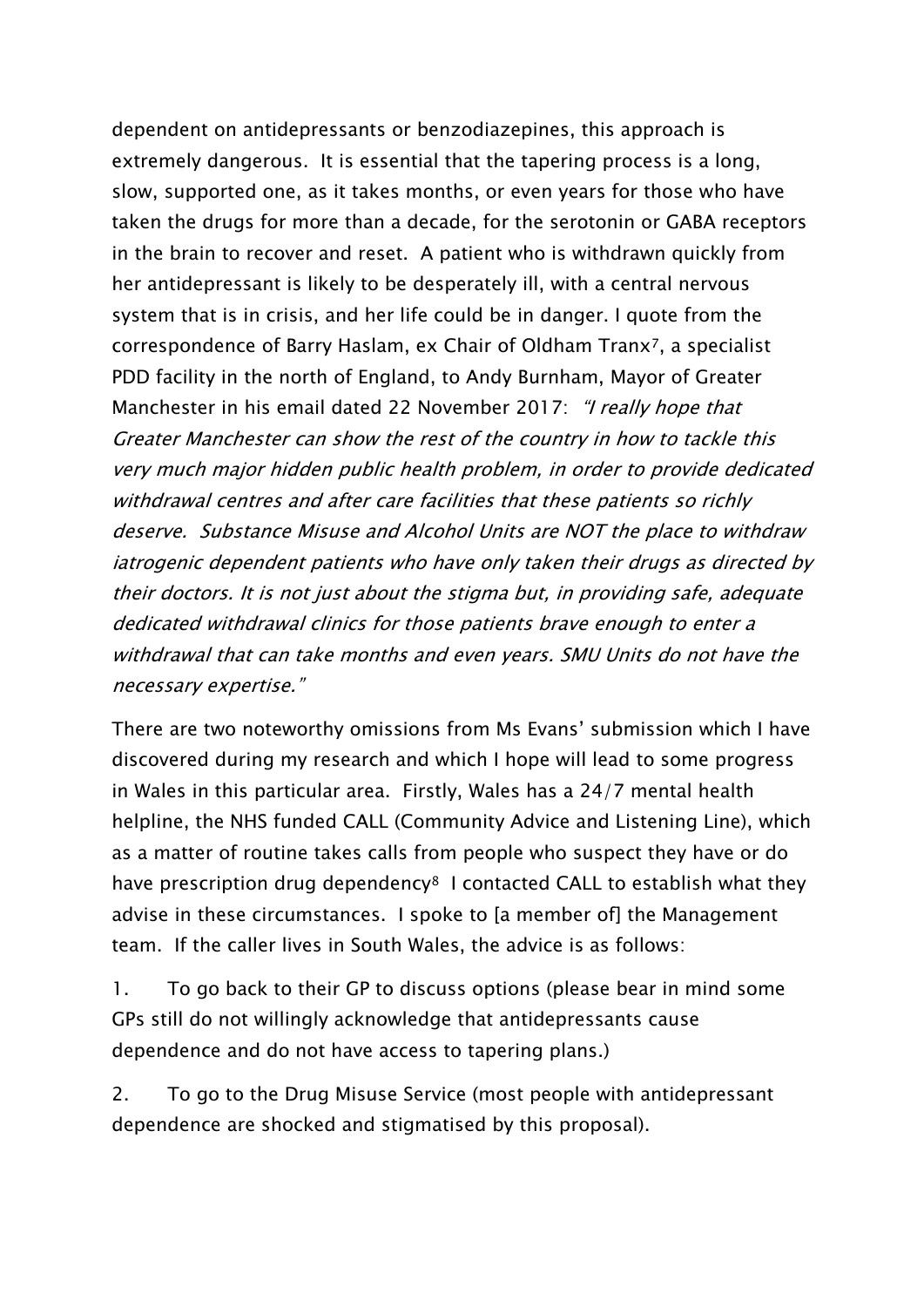3. To go outside Wales for help, to the Bristol Tranquilliser Project, a free charitable organisation. 9

If the caller lives in North Wales, the CALL responder breathes a sigh of relief – which brings us neatly on to the second omission from Ms Evan's letter. The advice given by CALL is to go to the Prescribed Medication Support Service & Primary Care Mental Health Counselling Service, based in Mold.<sup>10</sup> This service has been in place for 20 years and covers the Betsi Cadwaladr University Health Board. It is NHS funded and appears to have survived despite rather than because of the Welsh Government. Its absence from any correspondence I have had with the Cabinet Secretary for Health, and from the submission to the Committee is telling.

This service was set up predominantly to help people dependent on benzodiazepines, sleeping pills and over-the-counter medicines as it was clear that a different approach was needed to that taken for street drug misuse. Now they also are helping people dependent on antidepressants, and believe that this need is going to grow because of the ever-increasing prescribing of SSRIs. The existence of this service shows that there is a clear demand in North Wales and therefore there must be the same demand throughout the country. The service is managed by June Lovell and she has given me a document which describes the PDD support service that they provide. I am unable to provide this as a hyperlink so I am including it as an extra page in my submission, to which I hope the Committee will request access.

## 2. ACCESS TO EFFECTIVE TAPERING PLANS

There needs to be good well-resourced information about safe tapering approved by the NHS and made available online for patients, doctors and public, so that people can have fully informed discussions with their doctors and informed family and social support. The team who run the Prescribed Medication Support Service already has what is needed, and could contribute to the NHS Direct Website, the CALL Website and any other sources accessed by GPs. The Ashton Manual for the tapering of benzodiazepines is another resource well-known in the benzo community but not within the NHS. Also for consideration is the provision of tapering strips, with incrementally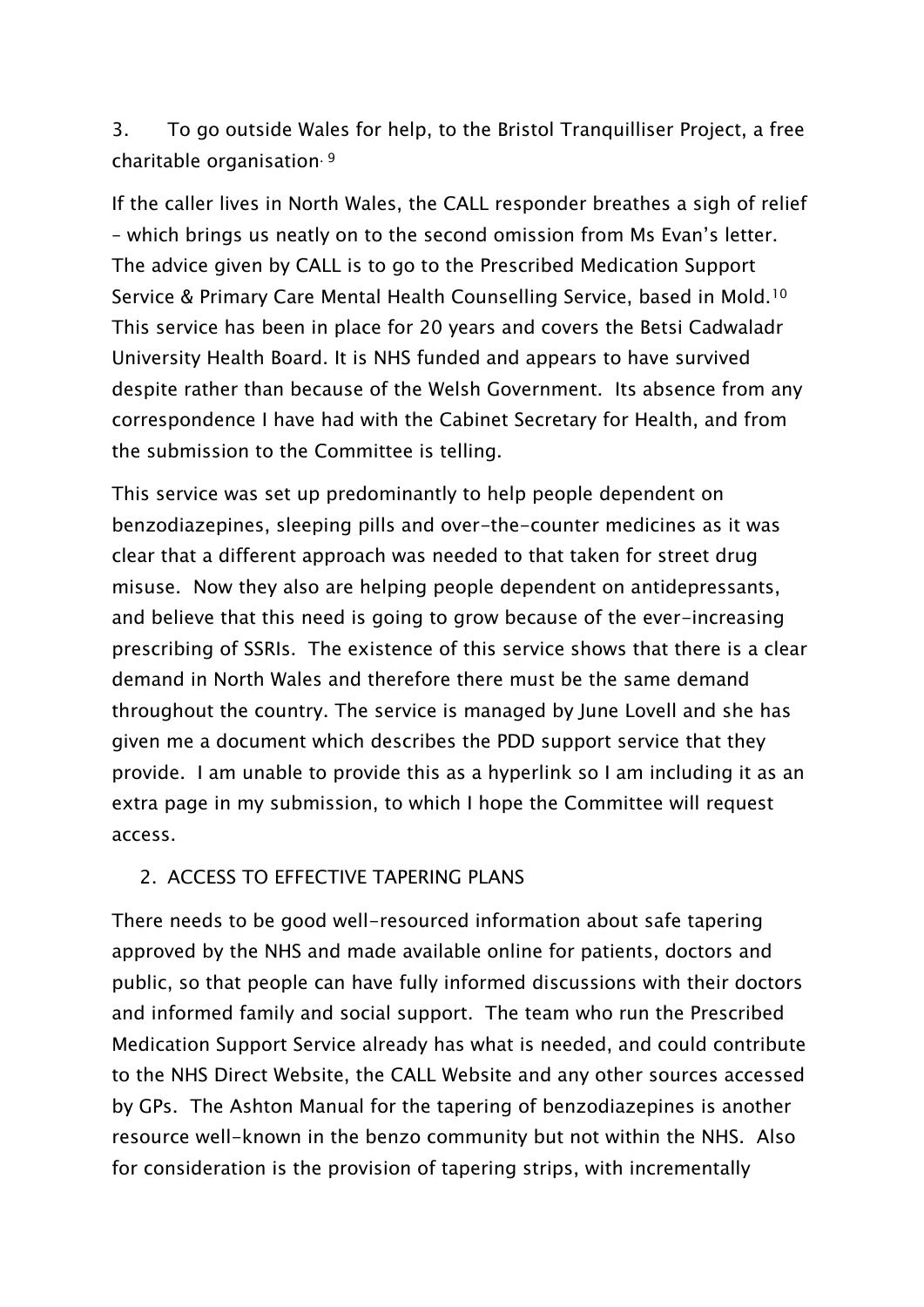smaller doses of each drug, which can only be sourced at the moment outside the UK.<sup>11</sup> Not all medications can be supplied in liquid form and so patients have to cut their pills in order to taper which is difficult and inaccurate. Some GPs do not want to prescribe the liquid form as it is more expensive. I used liquid Seroxat but struggled to find syringes that had small enough measurements to effectively and safely reduce.

I trust that this document gives the Petitions Committee a feel for the issue of PDD. The petition has in excess of 200 signatures, and many of those are experts in the field of prescribed drug dependence – Clinical Psychologists, Psychiatrists, BACP registered Counsellors and Therapists – people who regularly coach and mentor those who have inadvertently found themselves to be dependent and have nowhere to turn for help from the NHS. Ms Evans has established in her submission that there is plenty of money in the pot for drug and alcohol misuse. This is exemplary, and I am delighted to read that as a society we put so much effort into helping people who misuse drugs, whether sourced off the street or over the counter. Clearly there is no need for extra funding, but I wish and hope to establish a need for some of that money to be used caring for people who did nothing more than follow the advice of their doctors.

As I final point, I have avoided the elephant in the room – the fact that inadequate provision of alternative therapies leads GPs and Psychiatrists to medicate as a first response to a patient in emotional distress, rather than a last, despite antidepressants being no better than placebo for mild to moderate depression. However, Laura Williams' petition number P-05-736 is in the process of raising that awareness with the Committee and progress in Wales will hopefully be made to provide a Mental Health service that is joined up and fit for purpose.

**REFERENCES**